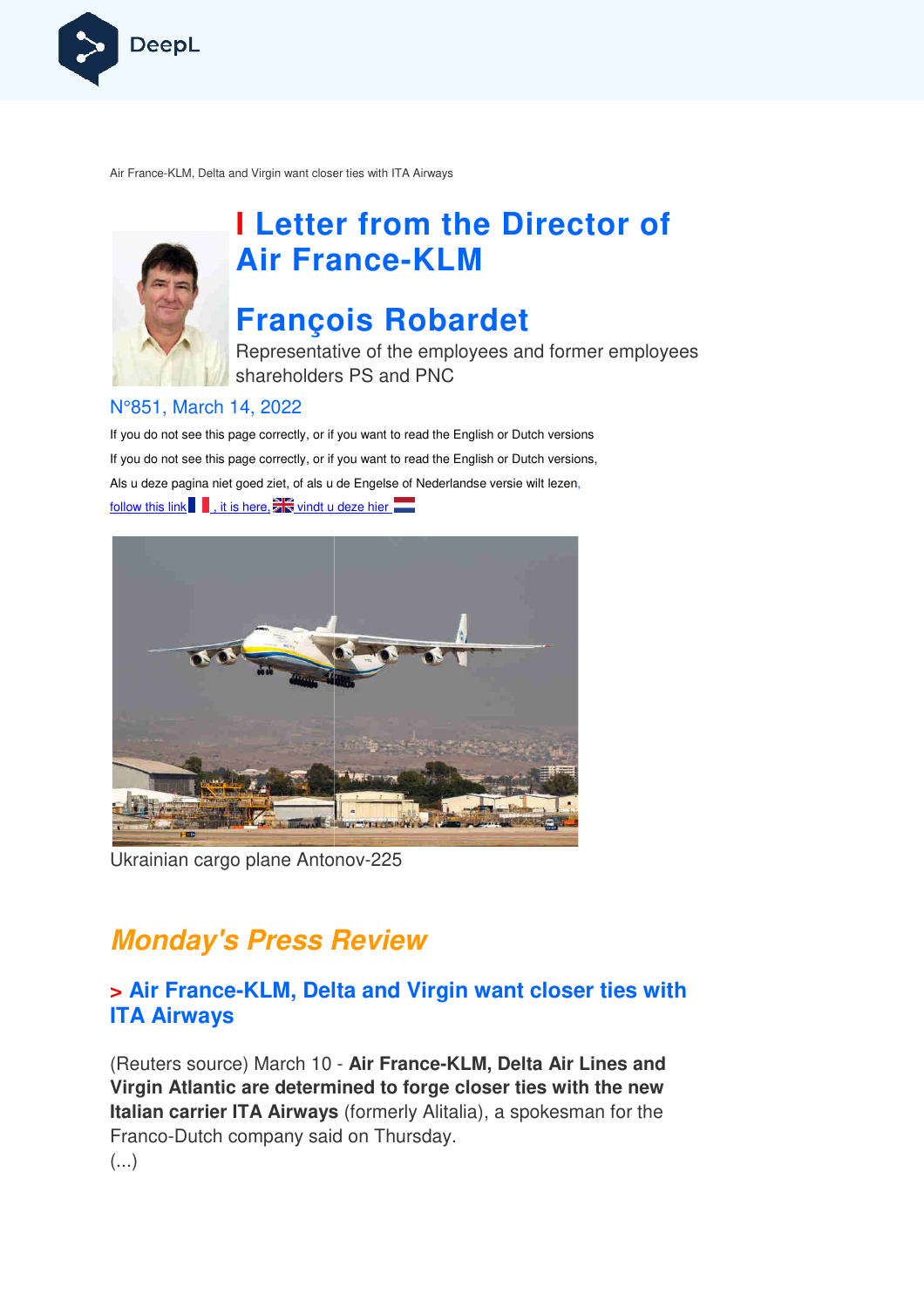On Thursday, the Italian daily **La Repubblica reported that Delta Air Lines and Air France-KLM had expressed interest to the Italian government in taking a majority stake in ITA Airways.** 

The Italian government has also received expressions of interest from an international fund that already has stakes in low-cost airlines, the daily said.

(...)

Sources at Reuters also reported in **late January that German airline Lufthansa was in talks to acquire a 40% stake in ITA Airways**.

Italy's new national airline officially replaced Alitalia last October, ending the 75-year history of the carrier that had long been a symbol of Italian style and glamour before it suffered major financial setbacks.

**My comment:** As always when it comes to Alitalia (now ITA Airways) one should be patient and cautious.

As soon as ITA Airways was created last fall, the Skyteam member airlines (Delta Air Lines, Air France-KLM and Virgin Atlantic) entered into codeshare agreements with the successor of Alitalia.

Then, Lufthansa positioned itself to take over the Italian company with a partner. The German company then demanded exclusive access to ITA Airways' data ("data room") before making an offer.

This exclusivity was refused. Moreover, this "data room" has not yet been set up and the advisors who will have to study the applications have still not been appointed.

Unlike Lufthansa, Air France-KLM's hands are tied by the conditions imposed by the European Commission in return for public aid received to overcome the Covid-19 crisis, preventing it from taking a stake of more than 10% in a company in the sector.

Note: a "data room" contains all the information made available by a company seller to allow buyers to come and consult it in order to make a purchase offer

## **> Schiphol became more important in the Air France-KLM network during the Covid-19 crisis**

(source Luchtvaartnieuws) March 8 - **For years, the Air France-KLM network has been growing faster at Schiphol than at Paris CDG.** During the Covid-19 crisis, this development continued. As a result,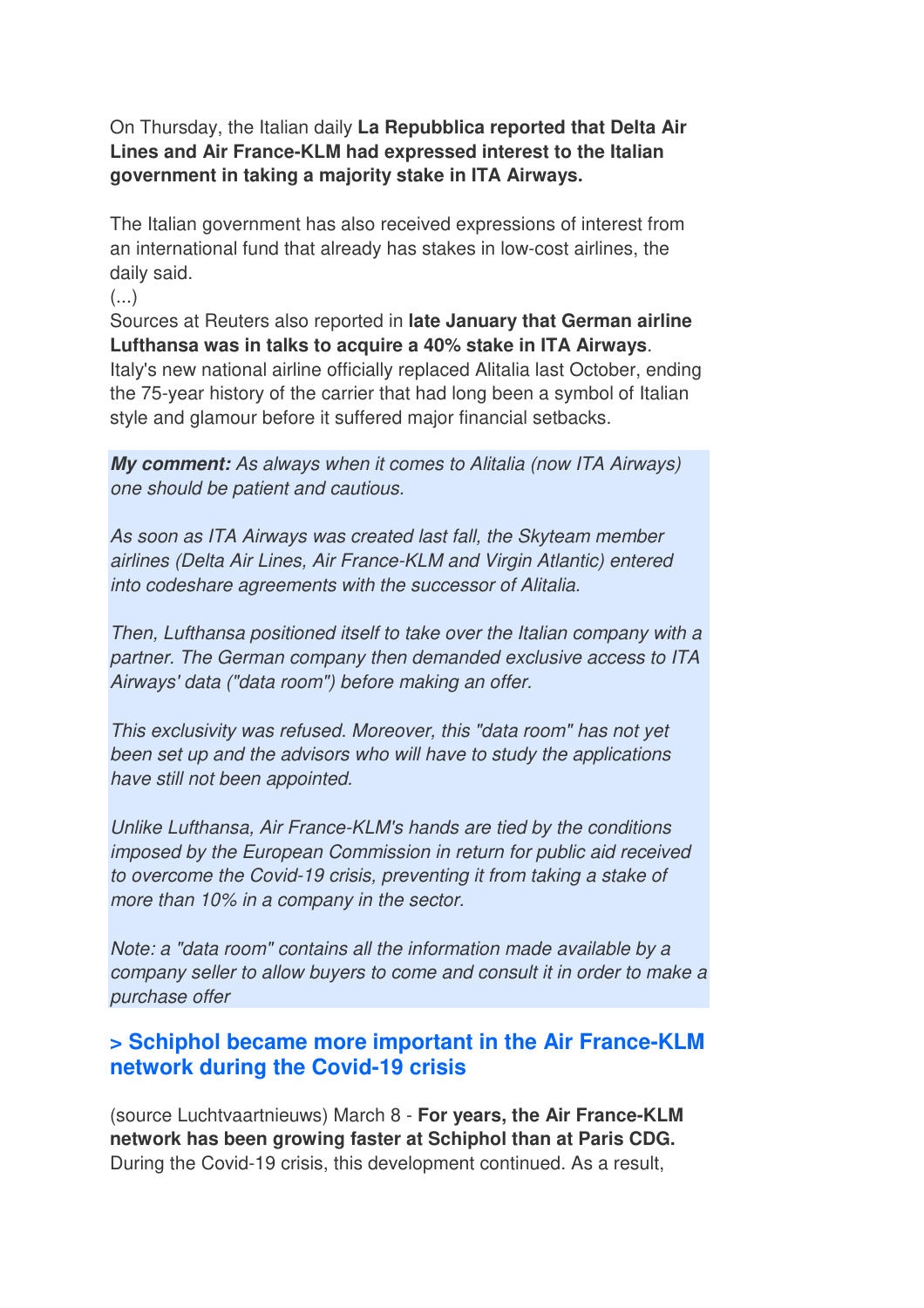Schiphol's share of Air France-KLM's total connectivity has increased further. This was stated on Monday by Minister of Infrastructure Harbers in the Dutch House of Representatives, based on SEO Economic Research's annual report on network quality and government guarantees.

This audit follows the compliance with the state guarantees that were agreed upon when KLM merged with Air France. The report compares the Air France-KLM network from Schiphol with that from Paris CDG. It takes into account, for example, the number of direct connections (direct connectivity) and the possible connections with a transfer via the airport in question (hub connectivity).

"After a sharp decline in 2020, the Air France-KLM networks at Schiphol and Paris CDG are recovering. Both airports have seen similar development in 2021. In the longer term, the Air France KLM network is developing better at Schiphol than at Paris CDG. **Even during the Covid-19 crisis, Schiphol's share of Air France-KLM's total connectivity has increased," said Minister Harbers in his parliamentary letter.**   $\left(\ldots\right)$ 



#### **Schiphol (in red) - Paris (in black) connectivity since 2004**

Schiphol is thus playing an increasingly important role in the Air France-KLM network, but only with regard to passenger flights. **Cargo transport shows a different trend**: "It is only in the cargo sector that Air France-KLM has developed better at Paris Charles de Gaulle than at Schiphol in recent years, **partly due to the gradual withdrawal of a number of Martinair cargo aircraft and a reduction in KLM's cargo capacity**", according to Minister Harbers.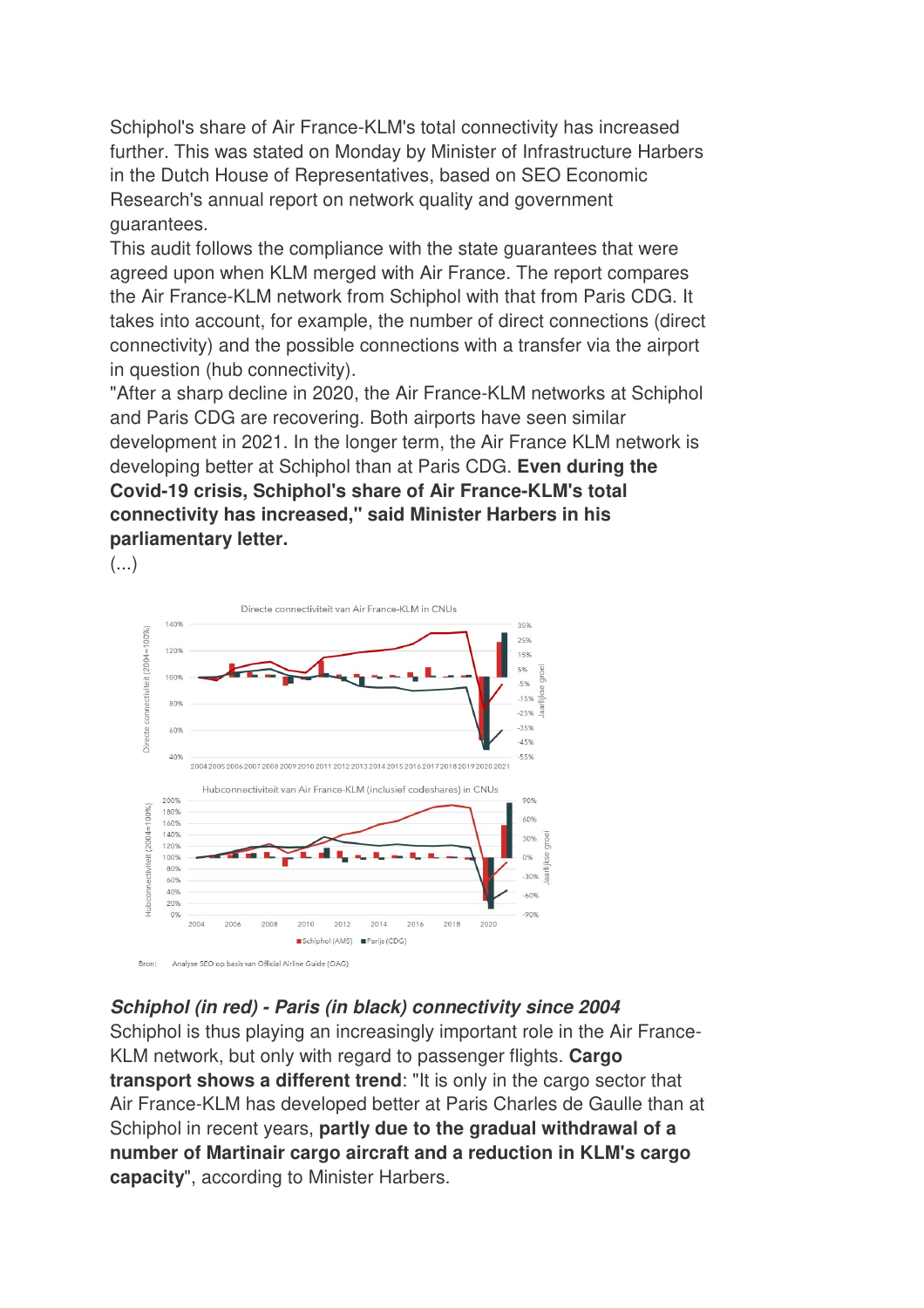**My comment:** It has been several months (since the end of 2020) since the Dutch government officially recognized that the merger between Air France and KLM has benefited KLM more than Air France.

This observation is shared by specialists in corporate mergers: "Managerial research shows that mergers and acquisitions are very interesting for the target companies, the acquired companies", says Valérie Moatti (professor at ESCP Business School).

The question of the separation between Air France and KLM is no longer on the agenda.

## **> Air France has sold part of its Hop fleet**

(source Capital) March 9 - **Air France is** lightening its fleet. The airline **has sold 14 Bombardier CRJ1000s from its regional subsidiary Hop to the leasing company Jetcraft Aviation**, reports Air Journal. The aircraft are expected to be delivered between March and December 2022.

 $($ ...)

The Bombardier CRJ1000s were equipped with a single class of 100 seats.

With this sale, Air France has disposed of its last Bombardier CRJ1000s. **Hop's fleet now consisting of 15 Embraer E170s and 19 Embraer E190 two-class aircraft**. In 2018, the airline had already announced the retirement of its fleet of ATR 42-500s. The last Turboprops were officially retired at the end of June 2019. (...)

**My comment:** HOP! is the result of the merger of Airlinair (equipped with ATR), BritAir (equipped with Bombardier) and Regional (equipped with Embraer).

The departure of the CRJ1000s is one of the last steps in the restructuring of HOP! whose role is now to supply the hubs at Roissy and Lyon.

The last stage could be the most difficult for the employees. If the number of voluntary departures desired by management is not reached, HOP! management would consider laying off employees. Unless the post-Covid takeover offers new development opportunities for the Air France Group's regional airline.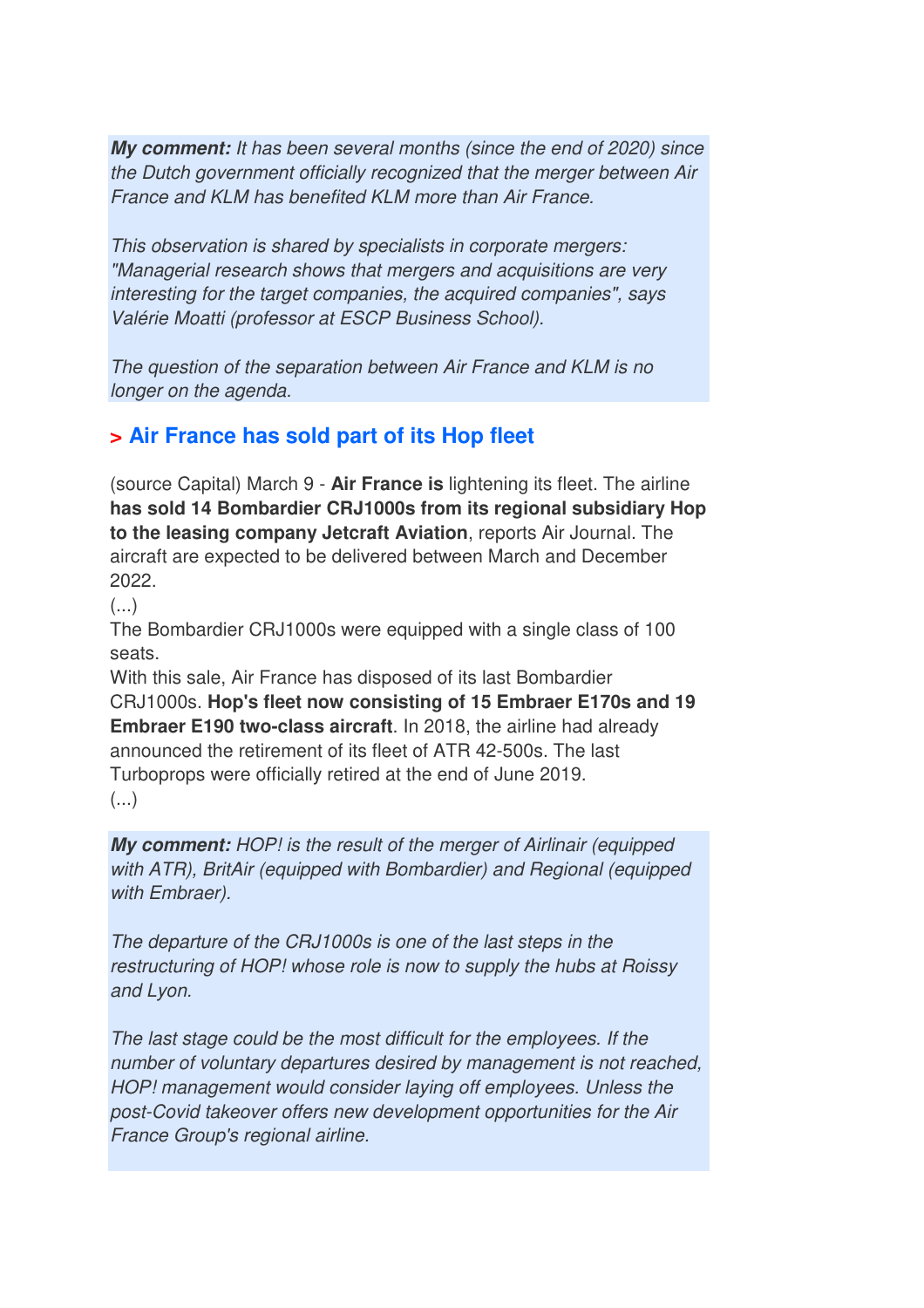HOP!'s Embraer E170 and E190 are equipped with 76 and 100 seats respectively.

#### **> Bamboo Airways and AFI KLM E&M want to extend their collaboration**

.

.

(source: Journal de l'Aviation) March 11 - **AFI KLM E&M and Bamboo Airways have signed a memorandum of understanding that paves the** way for further collaboration

**The maintenance company has already signed several agreements with the Vietnamese airline for the maintenance of its Boeing 787, Airbus A320 and Embraer aircraft.** 

**They now plan to expand their agreements to include engine maintenance** for the 787 GEnx and A320 family - it operates V2500 powered A319s and A320ceos, and CFM International-powered A321ceos, A320neos, and A321neos

**Bamboo Airways may also use AFI KLM E&M's services in Amsterdam** for major 787 maintenance visits as well as for line maintenance at its stations.

Bamboo Airways will also have access to EPCOR's APU maintenance capabilities for its E-Jets (APS2300) and Dreamliners (APS5000).

## **> Lufthansa: a new medium-haul subsidiary for 2023**

(source Air Journal) March 11 - The CEO of the **Lufthansa** group **has confirmed that the German airline will create a second CityLine subsidiary**, which will have the mission of supplying its Frankfurt and Munich hubs - **and employing some 250 pilots who have been out of work since the closure of Germanwings** 

Carsten Spohr emphasized following the presentation of the annual financial results that Lufthansa will launch this new subsidiary in 2023, which should have around 40 Airbus aircraft. The new AOC (Air Operator Certificate) will aim to "protect the jobs of 250 pilots who lost them with the closure of Germanwings", based at Cologne-Bonn airport and disappeared two years ago when Lufthansa had launched its restructuring (its 4U code had been replaced by the EW of Eurowings). The subsidiary will also have the task of lowering the group's unit costs, especially at the two main airports

**These pilots will be needed as of this summer with the expected recovery of medium-haul traffic, the CEO stressed**; and letting them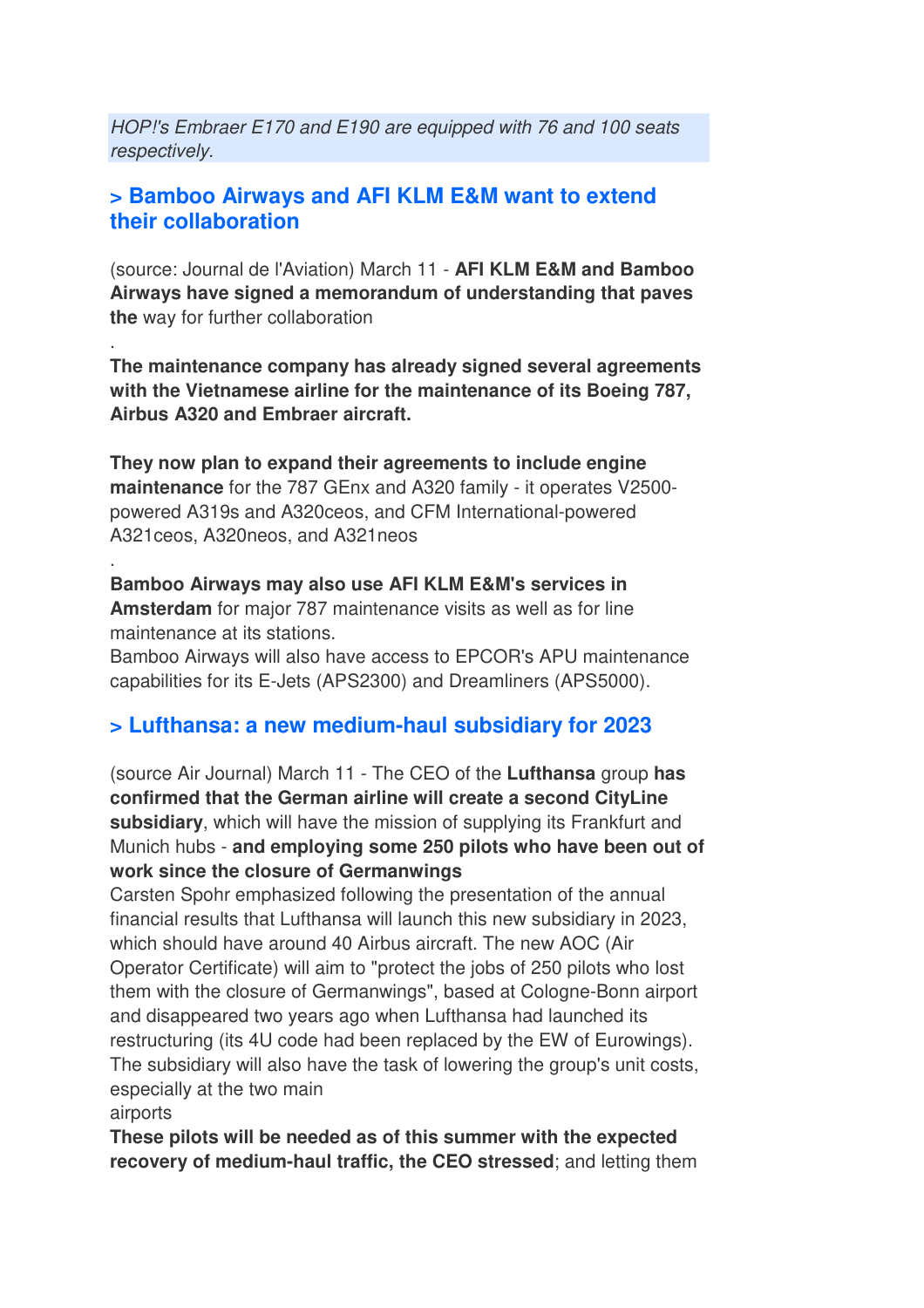go and rehiring them next year within the new subsidiary "would be very costly under German law. They will have the same contracts as those in force at Lufthansa Cityline. Lufthansa could benefit from the new subsidiary to increase the size of its fleet, the limit of which is currently being renegotiated with the pilots' unions (it operates 50 Airbus, Bombardier and Embraer single-aisle aircraft)

**For Casten Spohr, the pilots' union Vereinigung Cockpit (VC) "cannot stop this project, because we can open AOCs (air operator certificates) as much as we want. These pilots could also have joined other AOCs, Lufthansa or CityLine, but the union did not want that because it did not want these pilots to bypass the seniority of the existing pilots.** 

#### **(...)**

.

Recall that in December 2020, the group assured that there would be "no dry layoffs" as part of its agreement with some 5,000 pilots operating in the subsidiaries Lufthansa, Germanwings, Austrian Airlines, Brussels Airlines and SWISS - an agreement extended only until April 2021; the short-time working of these pilots had been extended until the end of last year. But the Germanwings pilots were not "covered" by the exemption from compulsory redundancies "like their colleagues.

**My comment:** In all airlines around the world, the seniority list of pilots is crucial. Called the Professional Ranking List (PRL), it defines the career steps of the company's pilots (e.g. from first officer to captain), and therefore their remuneration.

Taking over the Germanwings pilots with their seniority would mean that some of them would be ahead of Lufthansa or CityLine pilots in the seniority list. The most senior Germanwings captains would even have been able to go straight to long-haul captain, thus taking the place of Lufthansa pilots and depriving them of salary increases.

HOP! and Air France were faced with the same problem as Lufthansa in 2021. It is customary at Air France for new pilots to be placed at the end of the career ranking list. This is the case for HOP! pilots who want to join Air France.

#### **> Boeing: a concern for the certification of the 737 MAX 10?**

(source Air Journal) March 10 - After the certification of the MAX 8 and then the MAX 9, the recertification of the MAX 8 involved in two accidents that killed 346 people at Lion Air and then Ethiopian Airlines,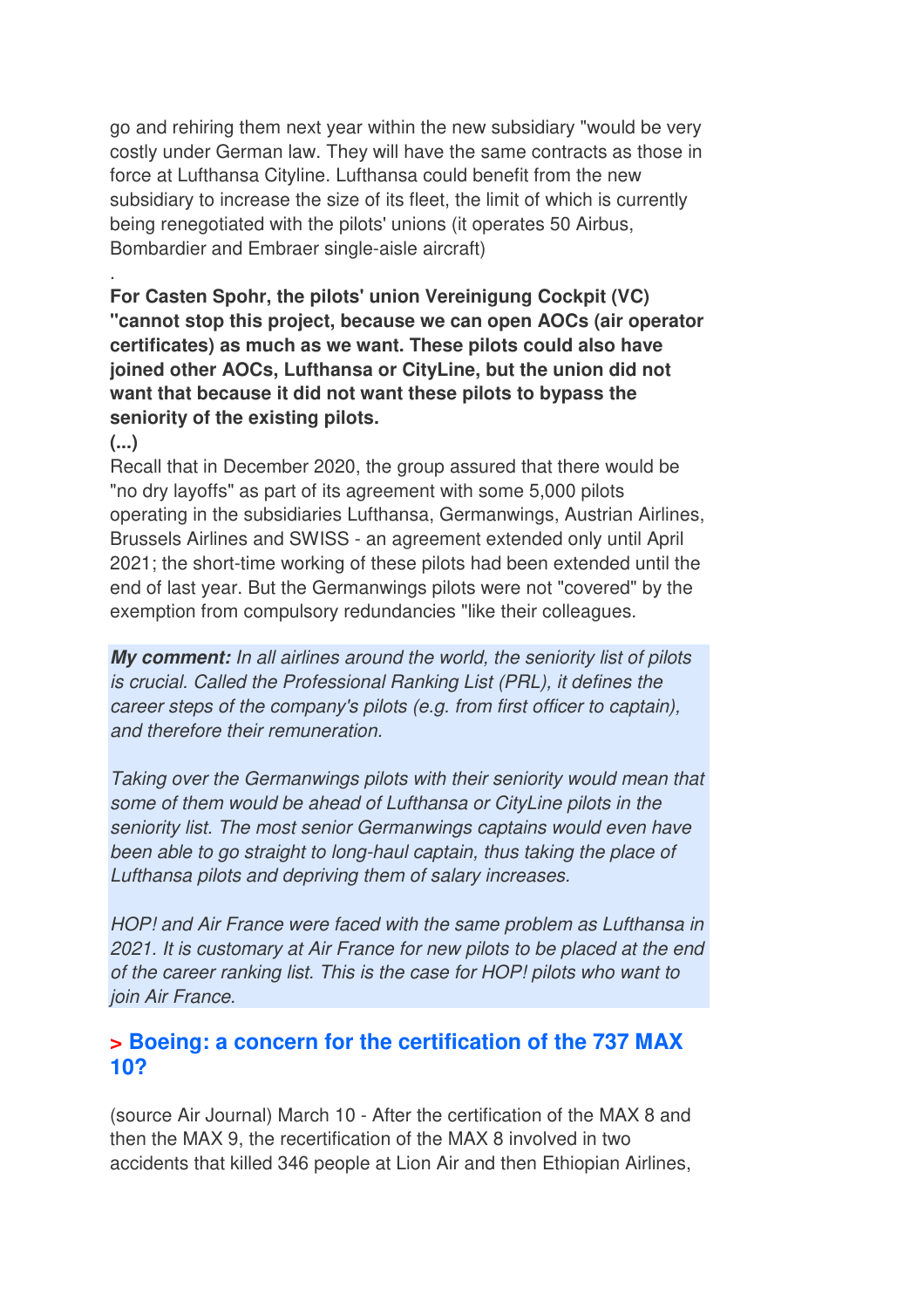and the certification of the MAX 8-200, the U.S. aircraft manufacturer still has to get the regulator to accept two last models: the MAX 7 would be on the right track, but the MAX 10 has another problem.

As the Seattle Times reports, citing multiple sources at the FAA, **Boeing would like to certify the 737 MAX 10 without the latest safety standards on cockpit crew alert design**; EICAS (engine indication and crew alert system) tells pilots what's wrong with the airplane and how to fix it, and is already in all other Boeings. **But the 737's cockpit doesn't lend itself well to its installation, and the aircraft manufacturer would like to set it aside in order to start delivering MAX 10s by the end of the year**

. **It's a timing issue for Boeing: the** Aircraft Safety and Certification Reform **Act of late 2020**, which among other things allowed the FAA to regain control of a certification process partly delegated to manufacturers, **requires any aircraft certified after Dec. 31, 2022, to comply with the latest crew alert regulations, including the famous EICAS**. If the MAX 10 is not certified before this date, Boeing could be forced to redesign the aircraft's cockpit, further delaying its entry into service (initially expected in July 2020). This redesign had already been declared "unfeasible" by the manufacturer. And a pilot training program different from the other versions of the MAX would become mandatory

**The Seattle Times explains that Boeing's lobbyists are expected to go into action soon in Congress, in order to obtain an amendment pushing back the deadline.** The aircraft manufacturer said in a statement, "We continue to work transparently with the FAA to provide the information they need, and we are committed to meeting their expectations for 737-10 certification."

 $\left(\ldots\right)$ 

.

**My comment:** The information reported by the Seattle Times, if accurate, is chilling.

## **> French airports still in crisis**

(source Journal de l'Aviation) March 10 - **The situation of French airports is still very mixed**. The UAF (Union of French Airports) reported that its members had welcomed 90.7 million passengers in 2021, a nice improvement of nearly 30% compared to 2020 but still down 57.7% compared to 2019. Figures still considered catastrophic for the profession.

(...)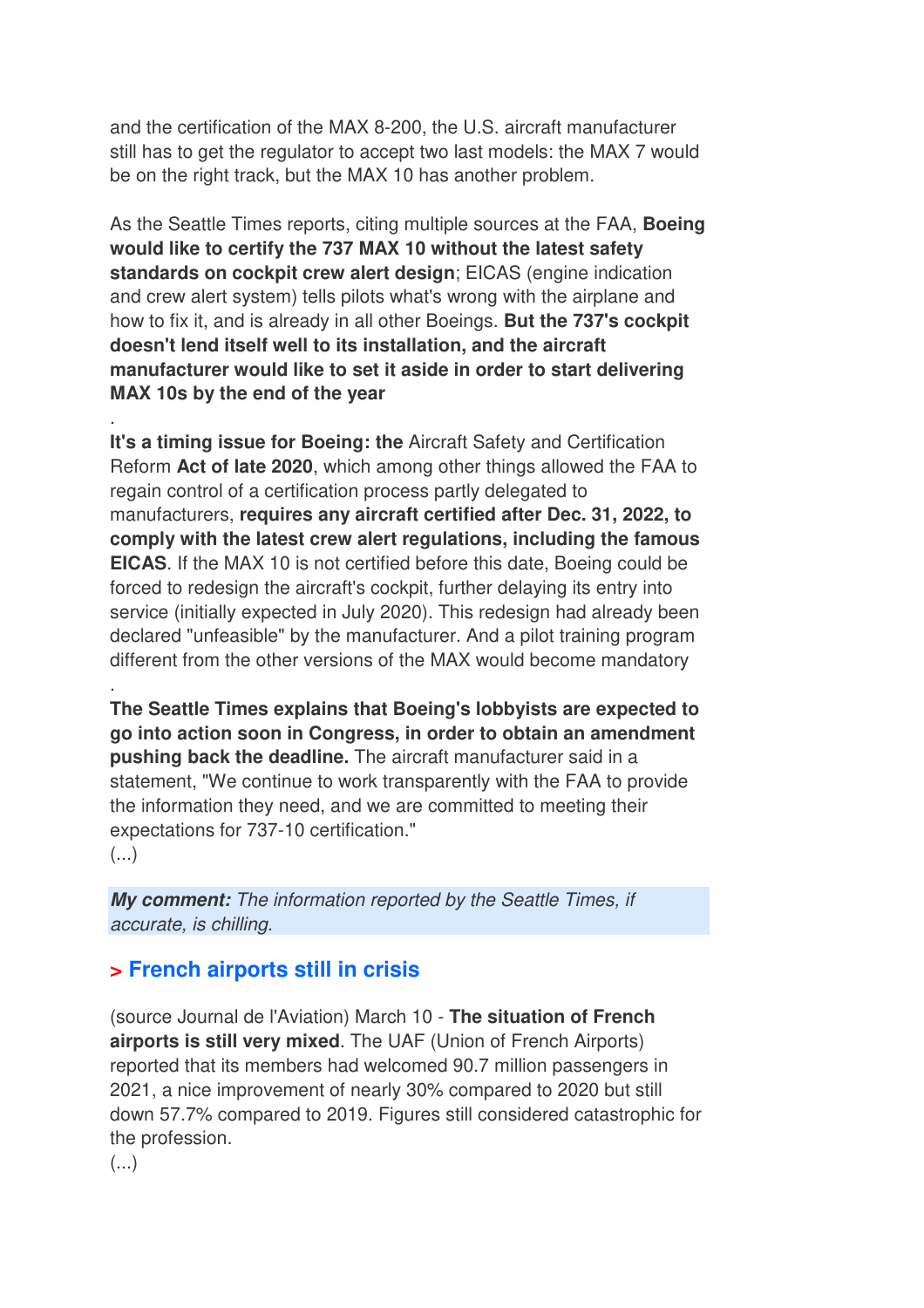The regional platforms (hosting more than one million passengers) and overseas territories are those that have recorded the least bad results (...). The situation in the smaller regional airports is quite disparate, Figari having benefited from the dynamism of the Corsican destination while the airports dependent on winter sports and British travelers have suffered.

For the moment, the UAF aligns itself with the traffic forecasts of ACI Europe and the DGAC for 2022, which estimate that it could flirt with 70% of its level in 2019. (...) It stresses (...) that **there is a danger for the most isolated regions, concerned by the public service delegations. The criteria for serving these routes may now appear too restrictive in view of the low traffic levels and the restructuring of Air France's regional network, and need to be reviewed to attract operators.** 

(...)

In addition, **UAF once again raises the issue of financing airport security**, financed by the airport tax (renamed T2S and merged with the Chirac tax and the civil aviation tax within the tax on air passenger transport). With the drop in traffic, the revenue from this tax has fallen while the airports have borne the costs. To relieve them, the **State has granted them advances of 700 million euros, repayable from 2024. (...) UAF is asking (...) that these advances be transformed into subsidies.** 

Finally, **airports are concerned about the implementation of the European Entry-Exit system**, which imposes stricter controls at Europe's external borders. Postponed until October 1 to avoid disruptions during the peak summer season, it could result in airport processing times that are twice or even three times longer for each passenger concerned, especially since the Ministry of the Interior has indicated that there will be no additional staff assigned to these controls. The UAF is therefore calling for the abolition of controls for intra-European flights, the possibility of making maximum use of control technologies to avoid the need to go through security checkpoints, and a simplification of procedures where possible.

**My comment:** When everything is going well, the monopolistic situation of airports allows them to make profits at the expense of airlines.

On the other hand, in a crisis situation, when the airlines reduce their number of flights, this turns against the airports, unable to diversify.

The only solution for airports to regain profitability after the crisis is to make their customers, the airlines, pay.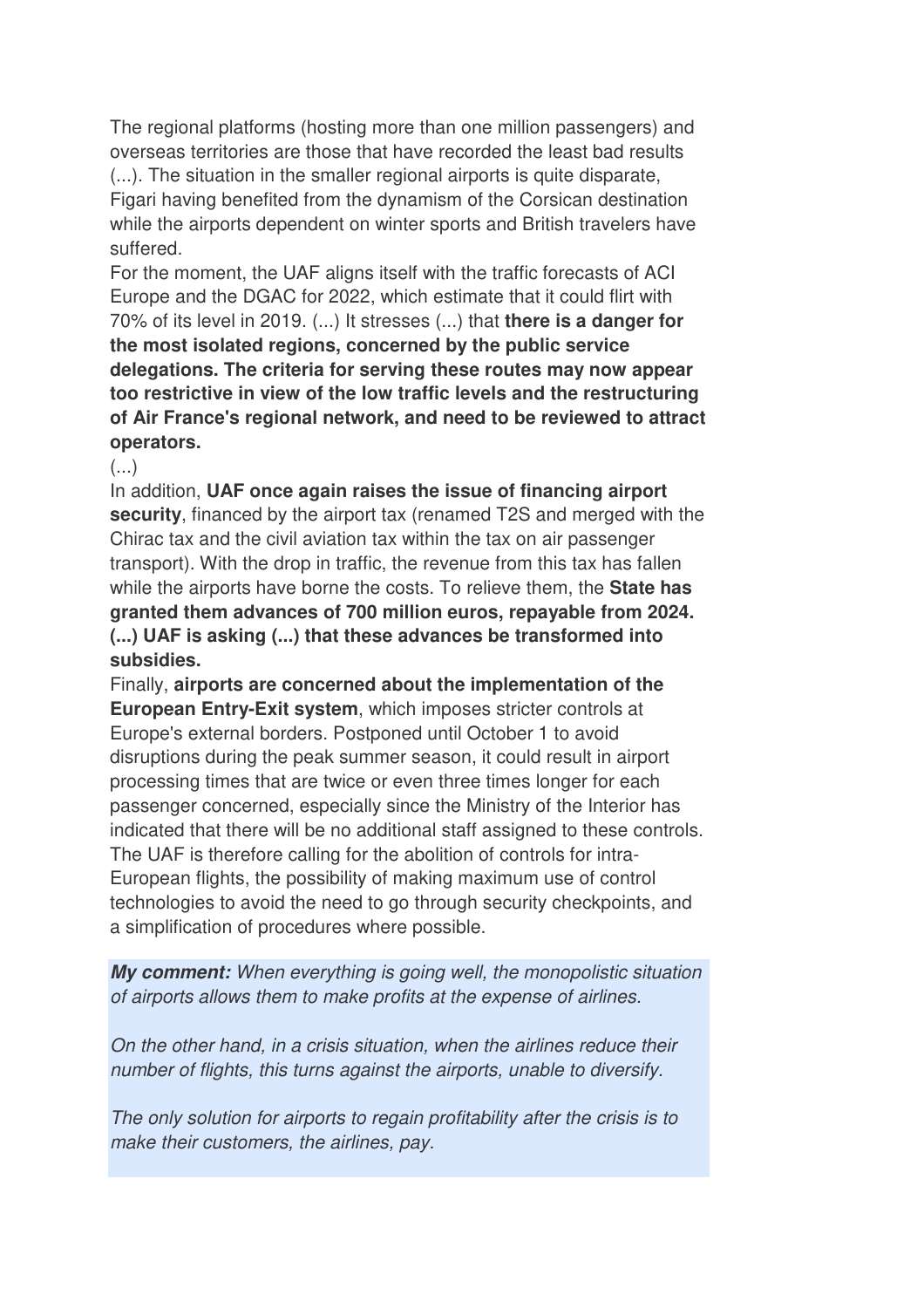It should be noted that the project to extend Roissy CDG airport by building a terminal 4 was definitively abandoned last month.

"Air transport must accelerate its energy transition. We must draw the consequences in our future projects. After the State's decision to ask the ADP Group to abandon the current Terminal 4 project and to present a new project for the development of the Paris Charles de Gaulle hub, the ADP Group is taking time to reflect on the future of the airport. The Paris hubs have a vocation to become leaders in green aviation, serving all our stakeholders, and in particular the areas around the airport", commented Augustin de Romanet, CEO of the ADP Group.

## **> The oil crisis may further hurt airlines**

(AFP source) March 9 - **Russia's invasion of Ukraine has driven hydrocarbon prices to historic highs.** Kerosene is currently trading at about US\$150 a barrel, up about 30 percent over a month and 100 percent over a year, according to S&P's benchmark Platts index. "Upward pressure on prices will continue, especially if Russia's energy sector suffers harsher sanctions," the International Air Transport Association (Iata), a spokesman for the airlines, said Monday. This was before US President Joe Biden provoked a new spike in prices by announcing on Tuesday an embargo on Russian oil. "**All companies that have a part of their consumption not covered will be directly affected**," warned IATA

**Airlines, whose fuel expenses represent between 20 and 30% of costs in normal times, protect themselves against sudden price changes by concluding contracts that guarantee them a fixed price on part of their kerosene, which is called "hedging".** 

 For example, Air France-KLM saved \$300 million on fuel in 2021 (or 10% of its total bill) as prices rose during the year.

Even before the recent escalation of crude oil prices, the Franco-Dutch group was expecting \$470 million in avoided costs this year, thanks in particular to a consumption already acquired at 72% for the first quarter, a proportion which however declined to 28% in the fourth. "

The **impact will be felt in a few months, once the airlines have been forced to use the barrels purchased at current prices**," **Paul Chiambaretto, associate professor of strategy and marketing at the Montpellier Business School and director of the Pegasus Chair, a specialist in the airline sector, told AFP**.

 $\left(\ldots\right)$ 

.

In fact, "the pressure will increase if the prices of kerosene remain high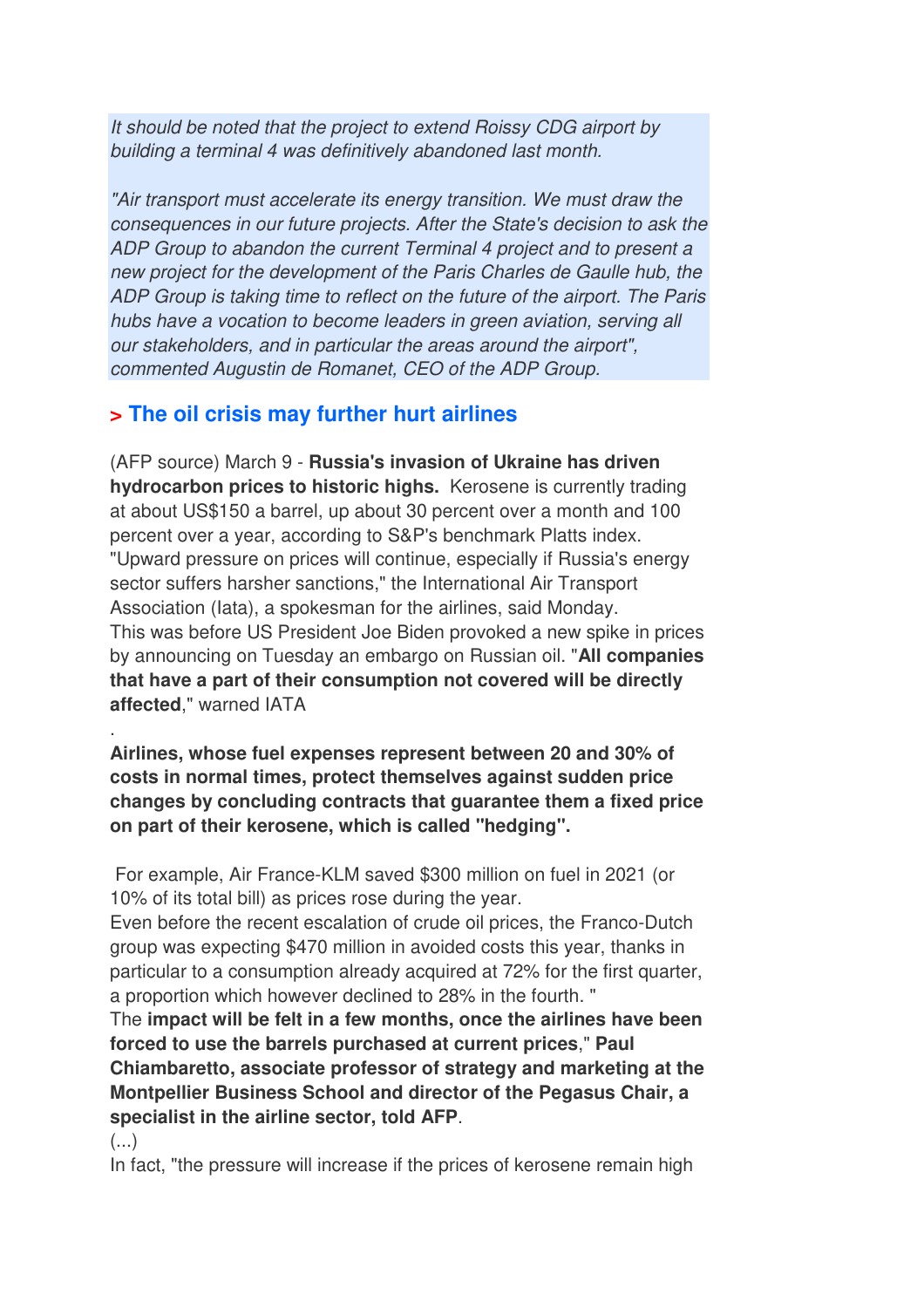during the rest of the year and in 2023, when the covers will be reduced", underlined Moody's in a report on Tuesday, by evoking the risk to see the companies not "being able to return to their profitability of before the pandemic" at this deadline.

For the financial rating agency, European airlines are about 50% covered in 2022, and should expect their fuel expenses to increase by 20 to 25% on average. Other airlines, notably American, have purchased very little fuel in advance, according to the agency.  $\left(\ldots\right)$ 

**For Moody's, airlines, even with fuel hedges for 2022, "would have to increase ticket prices by about 5% to preserve margins.**" "And at a time of already high inflation...these increases could depress demand," IATA warned.

"We will always keep our prices affordable, but we are obviously monitoring the evolution of oil prices to adjust if the impact becomes too strong for us," said Nathalie Stubler, general manager of Transavia France.

**My comment:** "Hedging" policies depend on many factors, the most important of which is the local availability of oil. Generally, airlines on the same continent adopt similar strategies.

For example, U.S. airlines do not hedge, while European airlines hedge about half of their annual consumption.

## **Stock market press review**

.

#### **> Air France-KLM: AlphaValue lowers its recommendation**

(source CercleFinance) March 8 - **AlphaValue has changed its recommendation from 'accumulate' to 'lighten up' on Air France-KLM** after having made a number of adjustments linked to the Russian-Ukrainian conflict.

In a research note, **the Paris-based research firm explains its downgrade by the negative consequences of the crisis, which it believes will result in a drop in demand for travel and the cancellation of certain routes.** 

 AlphaValue adds that the need to make a detour to reach certain destinations will also result in an additional cost in the kerosene bill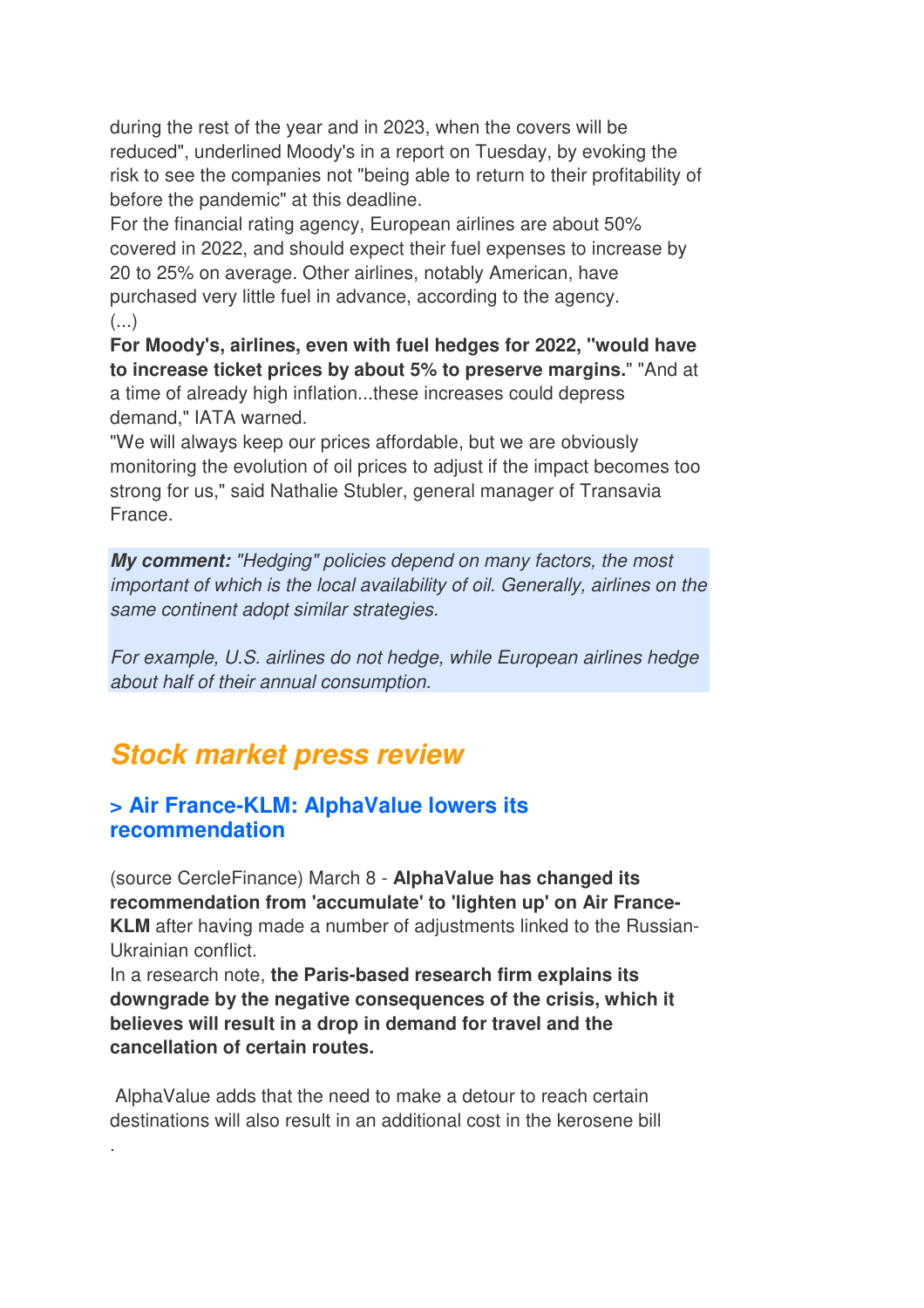**Its target price is consequently reduced from 3.93 to 3.34 euros.**

## **End of the press review**

#### **> Advice for employees and former employees who are shareholders**

You will find on my navigaction site the modalities of access to the managers' sites.

To avoid forgetting to change your contact information each time you change your postal address, **I advise you to enter a personal e-mail address**. It will be used for all correspondence with the management organizations.

Keep all the documents related to your Air France-KLM shares in one place: all the letters you receive from the different managers, Natixis, Société Générale, your personal financial institution if you bought your shares through it.

#### **> My comments on the Air France-KLM share price trend**

**Air France-KLM shares** closed at **3.735 euros** on Monday 14 March. **It is up strongly this week by +13.35%.** 

Before the coronavirus epidemic, Air France-KLM shares were at 9.93 euros.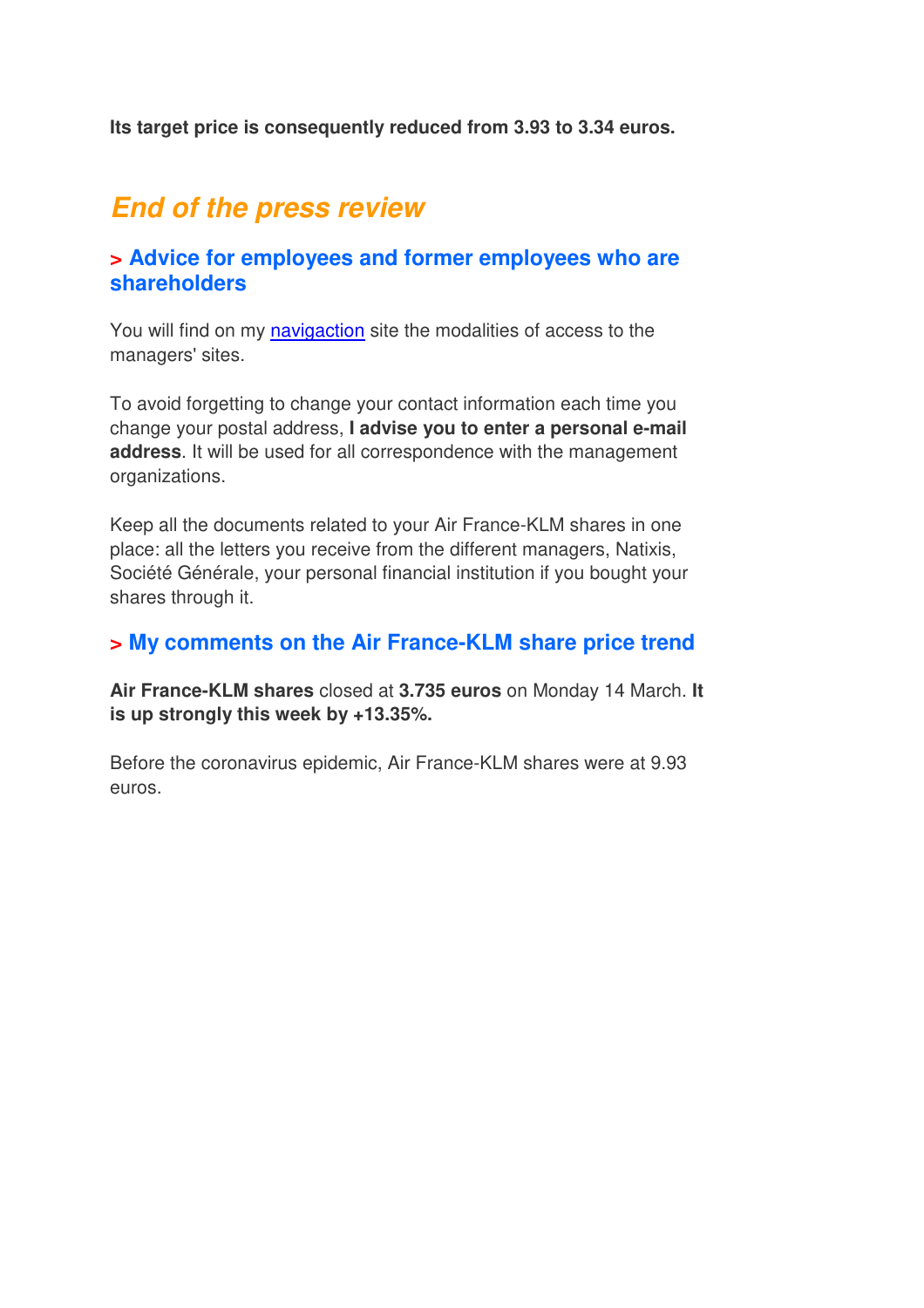

Evolution of the Air France-KLM share price over five years. The sharp drop corresponds to the beginning of the Covid-19 epidemic.

**The analysts' average (consensus) for AF-KLM shares is 3.30 euros**. The highest price target is 5.50 euros, the lowest 1.30 euros. You can find the details of the analyst consensus on my blog. I do not take into account the opinions of analysts prior to the beginning of the health crisis.

**The price of Brent crude oil** (North Sea) is **down sharply this week from -18\$ to 105\$**.

**The crisis in Ukraine is behind the rise in oil prices, which is** also affecting copper and gold.

**At the beginning of the week, Brent crude reached \$132, close to its record of \$150 reached in 2008.** 

At the end of October 2020, it was at a low of \$37.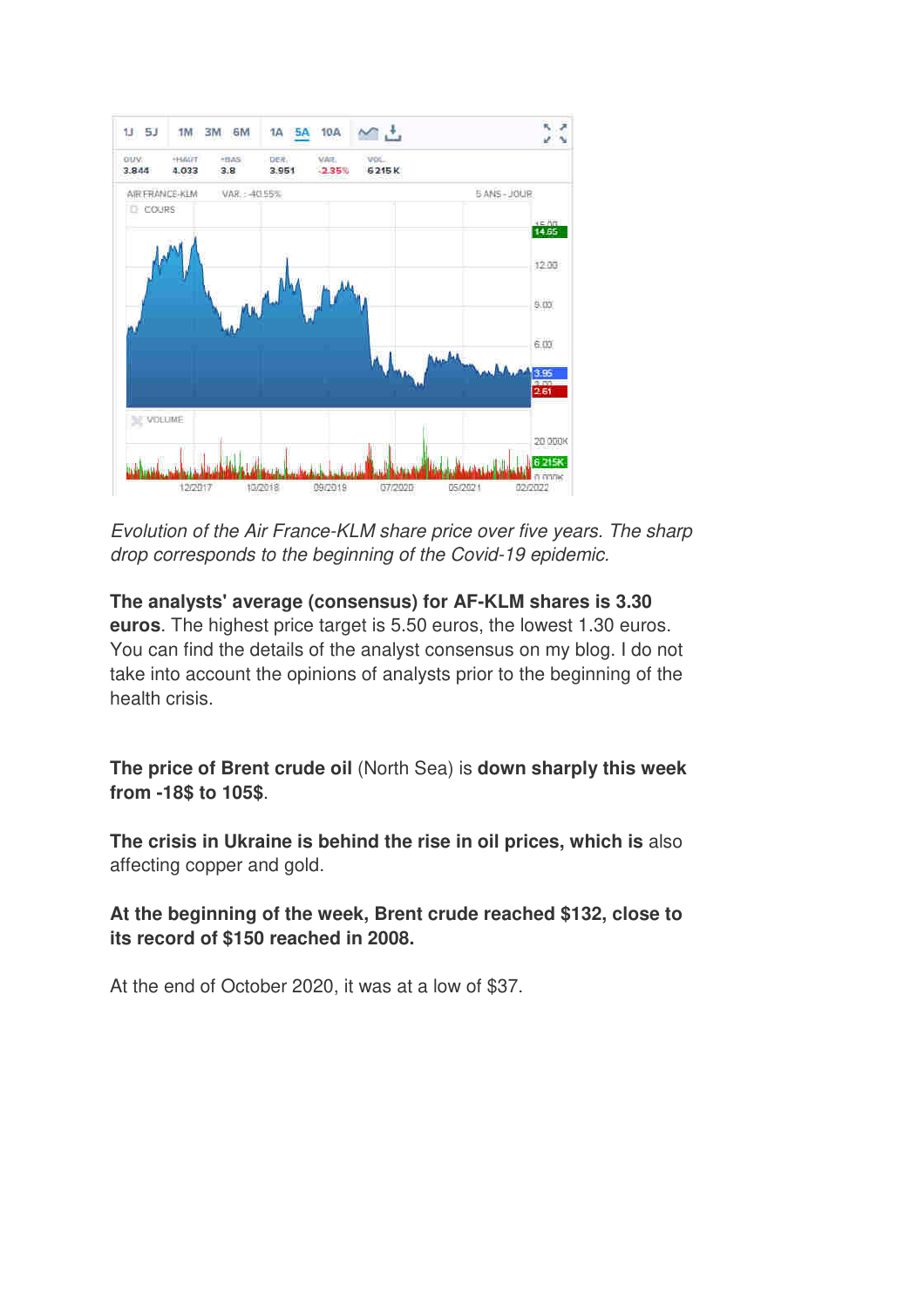

Evolution of oil prices over ten years. The sharp drop corresponds to the beginning of the Covid-19 epidemic.

#### **This information does not constitute an invitation to sell or a solicitation to buy Air France-KLM shares.**

You can react to this press review or send me any information or thoughts that will help me better carry out my duties as a director of the Air France-KLM group.

## **You can ask me, by return, any question relating to the Air France-KLM group or to employee share ownership...**

See you soon.

To find the last press reviews of Monday, it is here

### **If you like this press review, please pass it on.**

New readers will be able to receive it by giving me the email address of their choice.

# **| François Robardet**

**Director of Air France-KLM representing the employees and former employees shareholders of PNC and PS.**